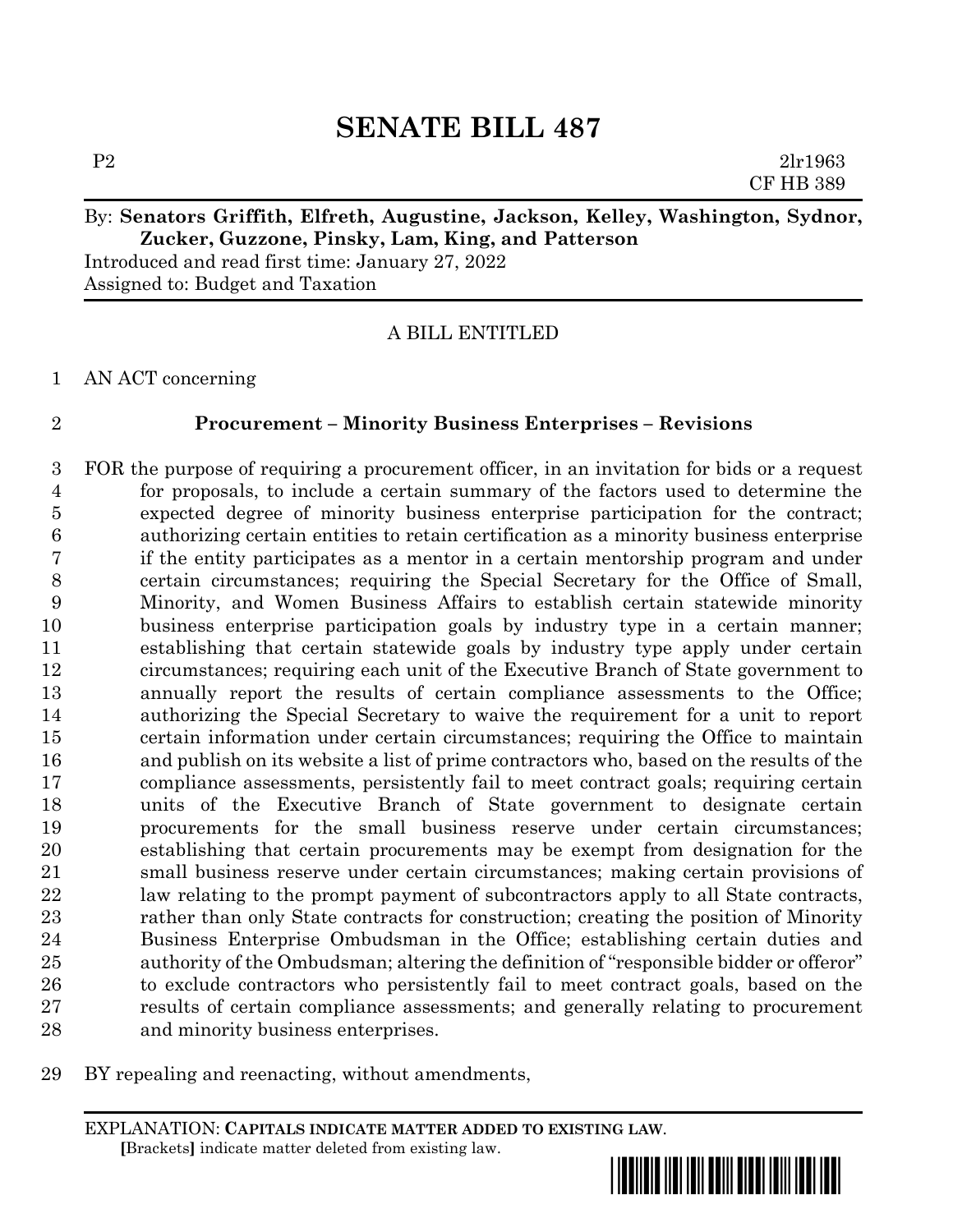- Section 11–101(a)
- Annotated Code of Maryland
- (2021 Replacement Volume)
- BY repealing and reenacting, with amendments,

Article – State Finance and Procurement

- Section 11–101(s), 13–103(a), 13–104(b), 14–301(f), 14–302(a)(1), 14–303, and 14–305; and 15–226 to be under the amended part "Part IV. Prompt Payment of Subcontractors"
- Annotated Code of Maryland
- (2021 Replacement Volume)
- BY adding to
- Article State Finance and Procurement
- Section 14–502.1
- Annotated Code of Maryland
- (2021 Replacement Volume)
- BY adding to
- Article State Government
- Section 9–303.3
- Annotated Code of Maryland
- (2021 Replacement Volume)
- BY repealing and reenacting, with amendments,
- Article State Government
- Section 9–305(b)(7)
- Annotated Code of Maryland
- (2021 Replacement Volume)

 SECTION 1. BE IT ENACTED BY THE GENERAL ASSEMBLY OF MARYLAND, That the Laws of Maryland read as follows:

- **Article – State Finance and Procurement** 11–101. (a) In this Division II the following words have the meanings indicated unless: (1) the context clearly requires a different meaning; or (2) a different definition is provided for a particular title or provision.
- (s) "Responsible bidder or offeror" means a person who: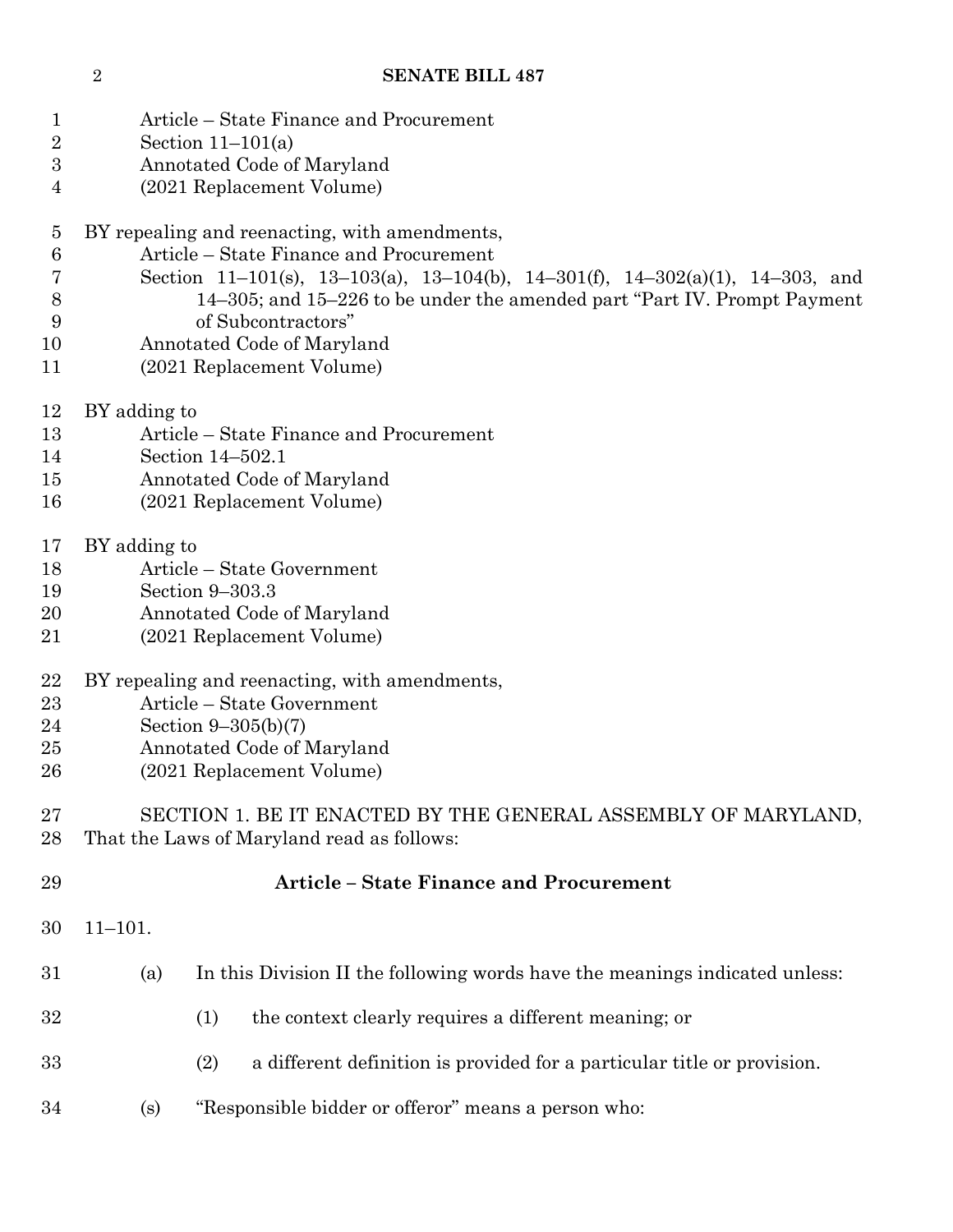(1) has the capability in all respects to perform fully the requirements for a procurement contract; **[**and**]**

 (2) possesses the integrity and reliability that will ensure good faith performance**; AND**

 **(3) IS NOT A CONTRACTOR WHO PERSISTENTLY FAILS TO MEET CONTRACT GOALS AS DETERMINED UNDER § 14–305(C)(2) OF THIS ARTICLE**.

13–103.

 (a) (1) Whenever procurement is based on competitive sealed bids, a procurement officer shall seek bids by issuing an invitation for bids.

 (2) Subject to subsection (b) of this section, an invitation for bids shall include:

 (i) the specifications of the procurement contract, including the expected degree of minority business enterprise participation, as provided in § 14–303(b) of this article;

 **(II) A SUMMARY OF THE FACTORS USED TO DETERMINE THE EXPECTED DEGREE OF MINORITY BUSINESS ENTERPRISE PARTICIPATION FOR THE PROCUREMENT CONTRACT, INCLUDING SUBCONTRACTING OPPORTUNITIES IDENTIFIED FOR THE PROJECT, ANY APPLICABLE NORTH AMERICAN INDUSTRY CLASSIFICATION SYSTEM CODES LINKED TO THE SUBCONTRACTING OPPORTUNITIES, AND THE NUMBER OF CERTIFIED MINORITY BUSINESS ENTERPRISES IN THOSE INDUSTRIES;**

 **[**(ii)**] (III)** whether the procurement contract will be awarded based 23 on the lowest bid price, the lowest evaluated bid price or, if the procurement is subject to  $\S$ 11–202(3) of this article, the bid most favorable to the State;

 **[**(iii)**] (IV)** if the procurement contract will be based on evaluated bid price, the objective measurable criteria by which the lowest evaluated bid price will be determined; and

 **[**(iv)**] (V)** if the Secretary of General Services, the Secretary of Transportation, or the Chancellor of the University System of Maryland has so designated, the small business preference.

13–104.

 (b) (1) Whenever procurement is based on competitive sealed proposals, a procurement officer shall seek proposals by issuing a request for proposals.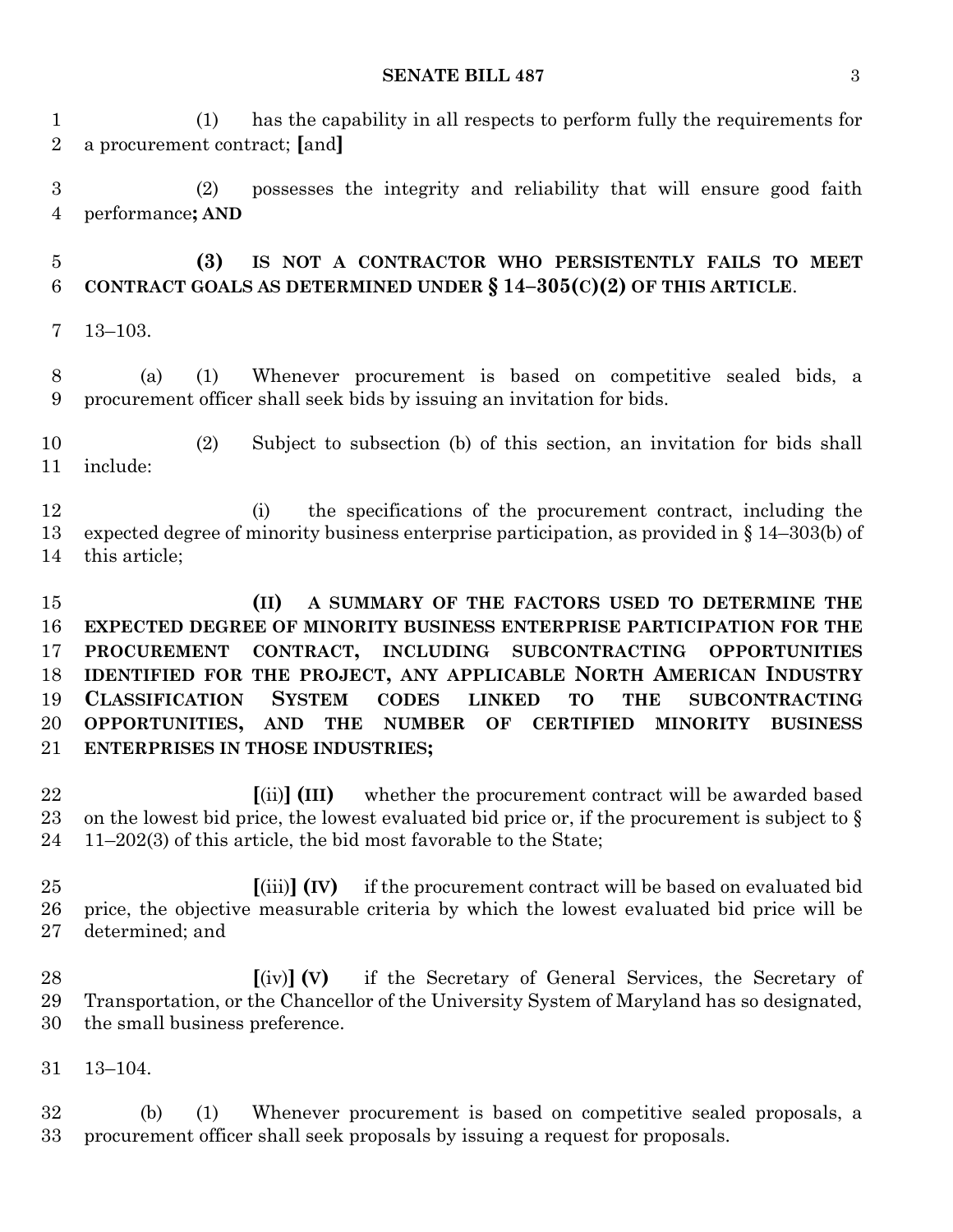- 
- (2) A request for proposals shall include a statement of:

 (i) the scope of the procurement contract, including the expected degree of minority business enterprise participation, as provided in § 14–303(b) of this article;

 **(II) A SUMMARY OF THE FACTORS USED TO DETERMINE THE EXPECTED DEGREE OF MINORITY BUSINESS ENTERPRISE PARTICIPATION FOR THE PROCUREMENT CONTRACT, INCLUDING SUBCONTRACTING OPPORTUNITIES IDENTIFIED FOR THE PROJECT, ANY APPLICABLE NORTH AMERICAN INDUSTRY CLASSIFICATION SYSTEM CODES LINKED TO THE SUBCONTRACTING OPPORTUNITIES, AND THE NUMBER OF CERTIFIED MINORITY BUSINESS ENTERPRISES IN THOSE INDUSTRIES;**

- **[**(ii)**] (III)** the factors, including price, that will be used in evaluating proposals; and
- **[**(iii)**] (IV)** the relative importance of each factor.
- 14–301.
- (f) "Minority business enterprise" means**:**
- **(1)** any legal entity, except a joint venture, that is:
- **[**(1)**] (I)** organized to engage in commercial transactions;

 **[**(2)**] (II)** at least 51% owned and controlled by 1 or more individuals who are socially and economically disadvantaged; and

 **[**(3)**] (III)** managed by, and the daily business operations of which are controlled by, one or more of the socially and economically disadvantaged individuals who own it**; OR**

**(2) AN ENTITY THAT:**

# **(I) HAS GRADUATED OR OTHERWISE IS NO LONGER CERTIFIED UNDER THE TERMS OF THE GRADUATION PROGRAM ESTABLISHED IN ACCORDANCE WITH § 14–303(B)(15) OF THIS SUBTITLE; AND**

- **(II) HAS BEEN AUTHORIZED TO RETAIN CERTIFICATION UNDER § 9–305(B)(7) OF THE STATE GOVERNMENT ARTICLE**.
- 14–302.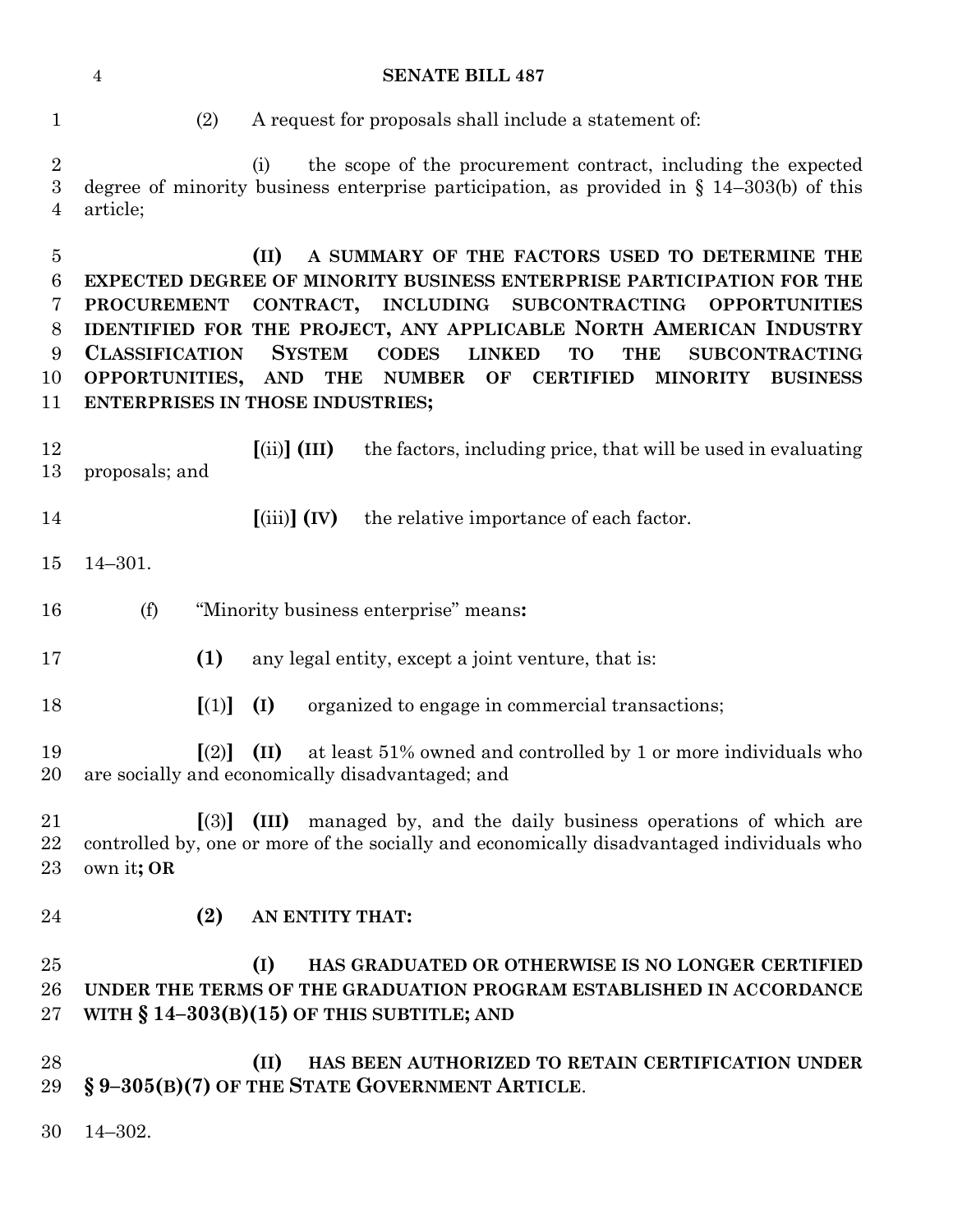(a) (1) (i) 1. Except for leases of real property, each unit shall structure procurement procedures, consistent with the purposes of this subtitle, to try to achieve an overall percentage goal of the unit's total dollar value of procurement contracts being made directly or indirectly to certified minority business enterprises. 2. Notwithstanding subsubparagraph 1 of this subparagraph, the following contracts may not be counted as part of a unit's total dollar value of procurement contracts: 8 A. a procurement contract awarded in accordance with Subtitle 1 of this title; B. a procurement contract awarded to a nonprofit entity in accordance with requirements mandated by State or federal law; and C. a procurement by the Maryland Developmental Disabilities Administration of the Maryland Department of Health for family and individual support services, community residential services, resource coordination services, behavioral support services, vocational and day services, and respite services, as those terms are defined in regulations adopted by the Maryland Department of Health. (ii) 1. The overall percentage goal shall be established on a biennial basis by the Special Secretary for the Office of Small, Minority, and Women Business Affairs, in consultation with the Secretary of Transportation and the Attorney General. 2. During any year in which there is a delay in establishing the overall goal, the previous year's goal will apply. **(III) 1. IN CONSULTATION WITH THE SECRETARY OF TRANSPORTATION AND THE ATTORNEY GENERAL, THE SPECIAL SECRETARY FOR THE OFFICE OF SMALL, MINORITY, AND WOMEN BUSINESS AFFAIRS SHALL ESTABLISH STATEWIDE GOALS BY INDUSTRY TYPE ON A BIENNIAL BASIS. 2. IN ESTABLISHING STATEWIDE GOALS BY INDUSTRY TYPE, THE SPECIAL SECRETARY FOR THE OFFICE OF SMALL, MINORITY, AND WOMEN BUSINESS AFFAIRS SHALL USE THE SAME METHODOLOGY USED TO DEVELOP THE OVERALL STATEWIDE GOAL UNDER SUBPARAGRAPH (II) OF THIS PARAGRAPH, WITH CONSIDERATION GIVEN TO AVAILABILITY AND UTILIZATION OF MINORITY BUSINESS ENTERPRISES IN THE INDUSTRY. 3. DURING ANY YEAR IN WHICH THERE IS A DELAY IN ESTABLISHING THE STATEWIDE GOALS BY INDUSTRY TYPE, THE PREVIOUS YEAR'S GOALS WILL APPLY.**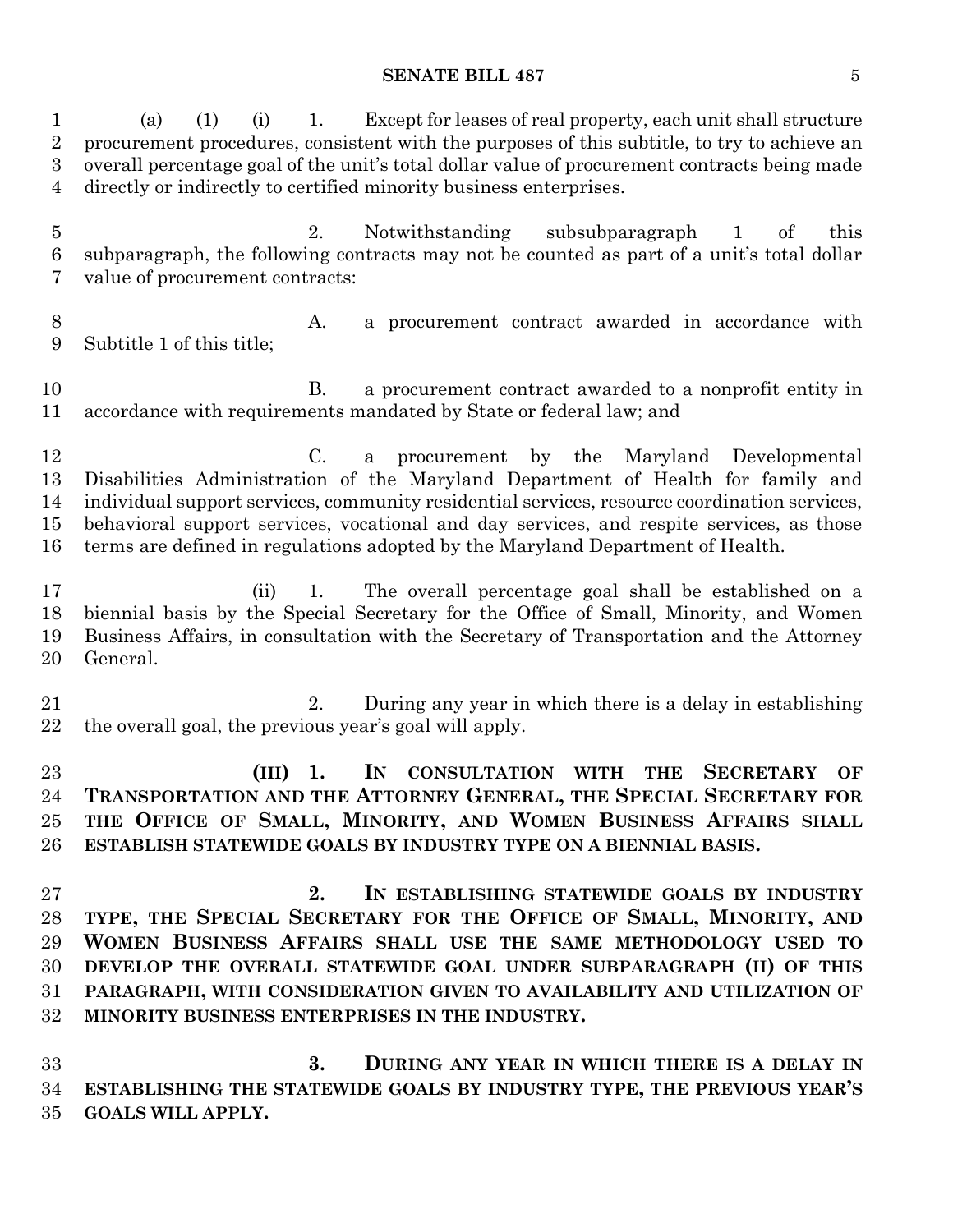**[**(iii)**] (IV)** 1. In consultation with the Secretary of Transportation and the Attorney General, the Special Secretary for the Office of Small, Minority, and Women Business Affairs shall establish guidelines on a biennial basis for each unit to consider while determining whether to set subgoals for the minority groups 5 listed in  $\S 14-301(k)(1)(i)1, 2, 3, 4$ , and 6 of this subtitle.

 2. During any year in which there is a delay in establishing the subgoal guidelines, the previous year's subgoal guidelines will apply.

 **[**(iv)**] (V)** 1. The Special Secretary for the Office of Small, Minority, and Women Business Affairs, in consultation with the Secretary of Transportation and the Attorney General, shall establish goals and subgoal guidelines that, to the maximum extent feasible, approximate the level of minority business enterprise participation that would be expected in the absence of discrimination.

 2. In establishing overall goals and subgoal guidelines, the Special Secretary for the Office of Small, Minority, and Women Business Affairs shall provide for public participation by consulting with minority, women's, and general contractor groups, community organizations, and other officials or organizations that could be expected to have information concerning:

- 18 A. the availability of minority- and women-owned businesses;
- B. the effects of discrimination on opportunities for minority– and women–owned businesses; and
- 

 C. the State's operation of the Minority Business Enterprise Program.

 **[**(v)**] (VI)** In establishing overall goals, the factors to be considered shall include:

 1. the relative availability of minority– and women–owned businesses to participate in State procurement as demonstrated by the State's most recent disparity study;

 2. past participation of minority business enterprises in State procurement, except for procurement related to leases of real property; and

3. other factors that contribute to constitutional goal setting.

 **[**(vi)**] (VII)** Notwithstanding § 12–101 of this article, the Special Secretary for the Office of Small, Minority, and Women Business Affairs shall adopt regulations in accordance with Title 10, Subtitle 1 of the State Government Article setting forth the State's overall goal.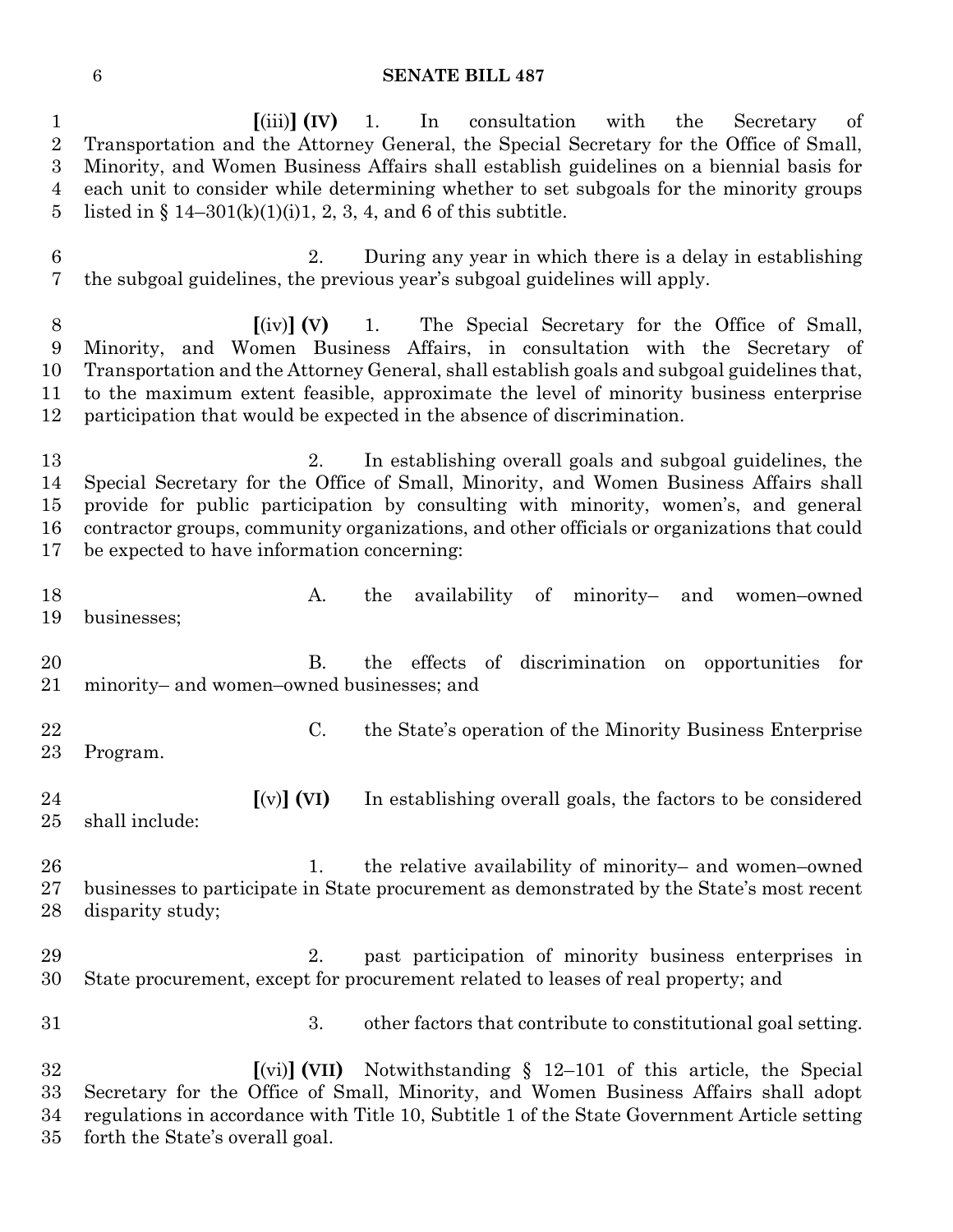14–303.

 (a) (1) (i) In accordance with Title 10, Subtitle 1 of the State Government Article, the Board shall adopt regulations consistent with the purposes of this Division II to carry out the requirements of this subtitle.

 (ii) The Board shall keep a record of information regarding any 6 waivers requested in accordance with  $\S$  14–302(a)(9)(i) of this subtitle and subsection (b)(12) of this section and submit a copy of the record to the General Assembly on or before October 1 of each year, in accordance with § 2–1257 of the State Government Article.

 (2) The regulations shall establish procedures to be followed by units, prospective contractors, and successful bidders or offerors to maximize notice to, and the opportunity to participate in the procurement process by, a broad range of minority business enterprises.

- (b) These regulations shall include:
- (1) provisions:

 (i) designating one State agency to certify and decertify minority business enterprises for all units through a single process that meets applicable federal requirements, including provisions that promote and facilitate the submission of some or all of the certification application through an electronic process;

 (ii) for the purpose of certification under this subtitle, that promote and facilitate certification of minority business enterprises that have received certification from a federal or a county program that uses a certification process substantially similar to the process established in accordance with item (i) of this item, including a provision that provides for certification of a business as a minority business enterprise if the business:

- 1. has obtained certification under the federal Disadvantaged Business Enterprise Program; and
- 2. meets the eligibility requirements of the Minority Business Enterprise Program;
- (iii) requiring the agency designated to certify minority business enterprises to complete the agency's review of an application for certification and notify the applicant of the agency's decision within 90 days of receipt of a complete application that includes all of the information necessary for the agency to make a decision; and

 (iv) authorizing the agency designated to certify minority business enterprises to extend the notification requirement established under item (iii) of this item once, for no more than an additional 60 days, if the agency provides the applicant with a written notice and explanation;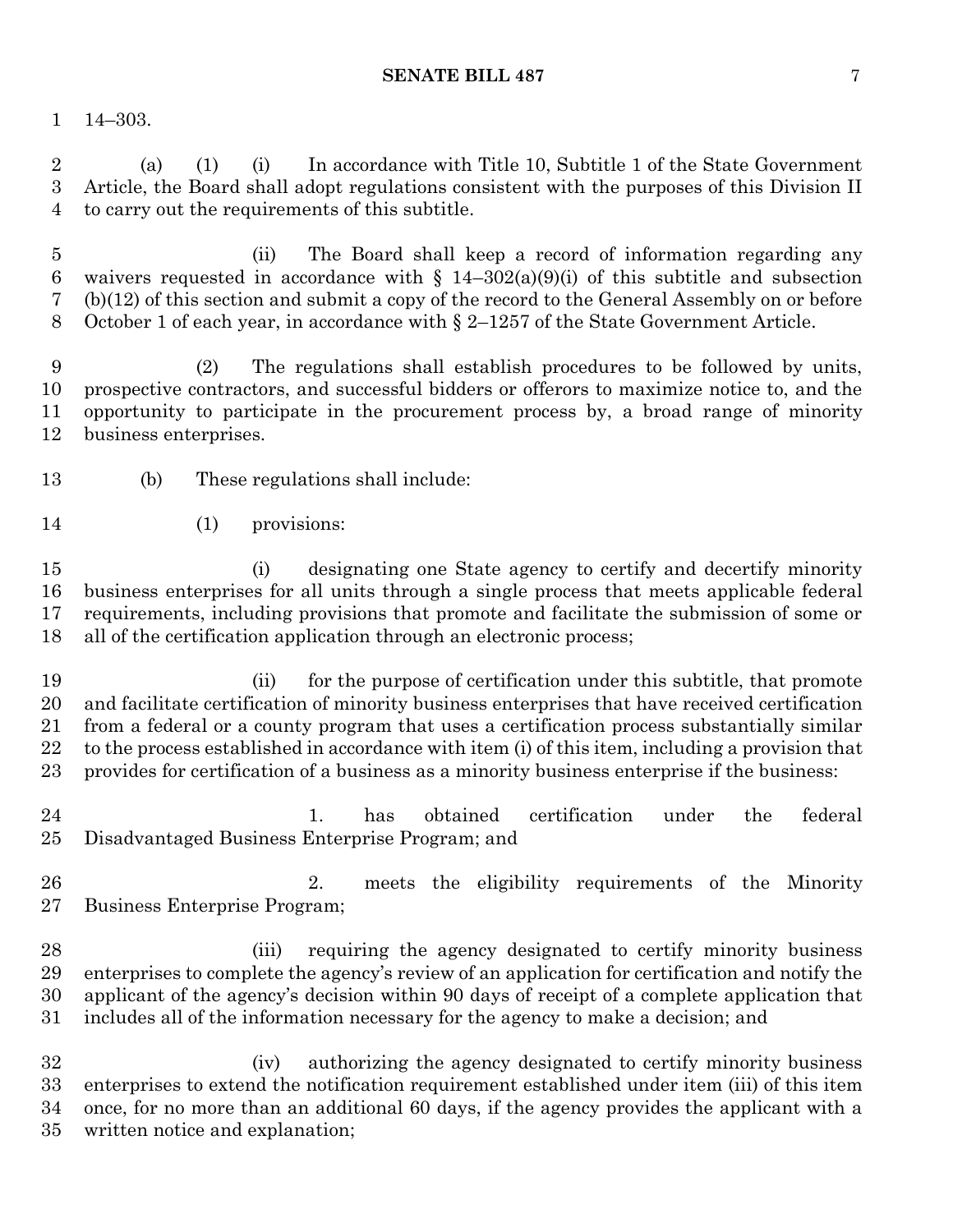(2) a requirement that the solicitation document accompanying each solicitation**:**

 **(I)** set forth the expected degree of minority business enterprise participation based, in part, on the factors set forth in § 14–302(a)(3)(ii) of this subtitle**; AND** 

 **(II) INCLUDE A SUMMARY OF THE FACTORS USED TO DETERMINE THE EXPECTED DEGREE OF MINORITY BUSINESS ENTERPRISE PARTICIPATION, INCLUDING SUBCONTRACTING OPPORTUNITIES IDENTIFIED FOR THE PROJECT, ANY APPLICABLE NORTH AMERICAN INDUSTRY CLASSIFICATION SYSTEM CODES LINKED TO THE SUBCONTRACTING OPPORTUNITIES, AND THE NUMBER OF CERTIFIED MINORITY BUSINESS ENTERPRISES IN THOSE INDUSTRIES**;

 (3) a requirement that bidders or offerors complete a document setting forth the percentage of the total dollar amount of the contract that the bidder or offeror agrees will be performed by certified minority business enterprises;

 (4) a requirement that within 10 days after notice from the prime contractor of the State's intent to award a contract, each minority business enterprise serving as a subcontractor on the contract complete a document setting forth the percentage and type of work assigned to the subcontractor under the contract and submit copies of the completed form to both the procurement officer and the contractor;

 (5) a requirement that the solicitation documents completed and submitted by the bidder or offeror in connection with its minority business enterprise participation commitment must be attached to and made a part of the contract;

 (6) **[**(i) a requirement that all contracts containing minority business enterprise participation goals shall contain a liquidated damages provision that applies in the event that the contractor fails to comply in good faith with the provisions of this subtitle or the pertinent terms of the applicable contract; and

 (ii) a provision that prohibits a unit from assessing liquidated damages for an indefinite delivery contract or an indefinite performance contract if a unit fails to request the performance or delivery of a task for which:

 1. a minority business enterprise subcontractor was named on the participation schedule; or

 2. a minority business enterprise subcontractor was named on the participation schedule and qualified based on the subcontractor's existing North American Industry Classification System code;

 (7)**]** a requirement that the unit provide a current list of certified minority business enterprises to each prospective contractor;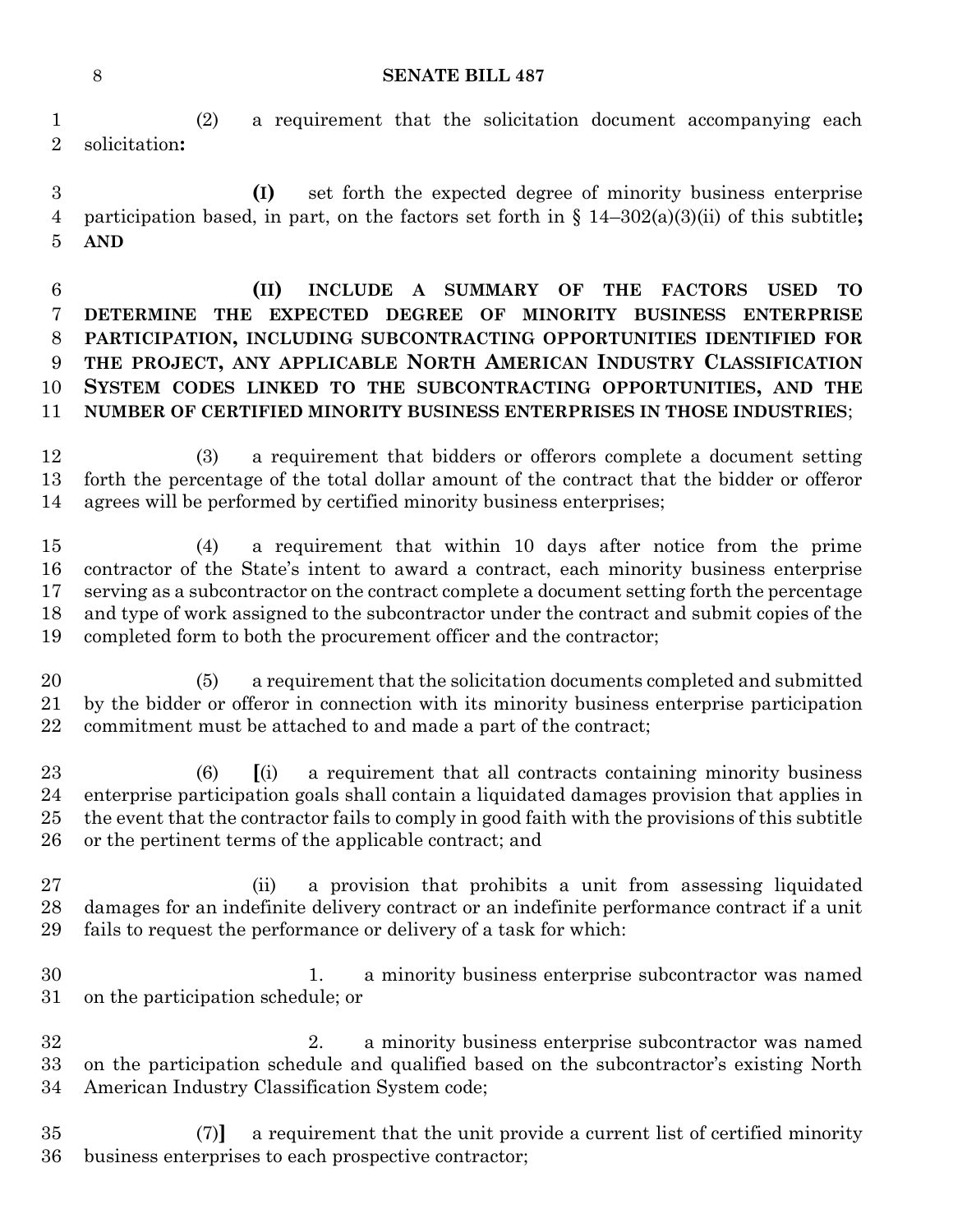**[**(8)**] (7)** provisions to ensure the uniformity of requests for bids on subcontracts;

 **[**(9)**] (8)** provisions relating to the timing of requests for bids on subcontracts and of submission of bids on subcontracts;

 **[**(10)**] (9)** provisions designed to ensure that a fiscal disadvantage to the State does not result from an inadequate response by minority business enterprises to a request for bids;

 **[**(11)**] (10)** provisions relating to joint ventures, under which a bidder may count toward meeting its minority business enterprise participation goal, the minority business enterprise portion of the joint venture;

 **[**(12)**] (11)** consistent with § 14–302(a)(9) of this subtitle, provisions relating to any circumstances under which a unit may waive obligations of the contractor relating to minority business enterprise participation;

 **[**(13)**] (12)** provisions requiring a monthly submission to the unit by minority business enterprises acknowledging all payments received in the preceding 30 days under a contract governed by this subtitle;

 **[**(14)**] (13)** a requirement that a unit shall verify and maintain data concerning payments received by minority business enterprises, including a requirement that, upon completion of a project, the unit shall compare the total dollar value actually received by minority business enterprises with the amount of contract dollars initially awarded, and an explanation of any discrepancies therein;

 **[**(15)**] (14)** a requirement that a unit verify that minority business enterprises listed in a successful bid are actually participating to the extent listed in the project for which the bid was submitted;

 **[**(16)**] (15)** provisions establishing a graduation program based on the financial viability of the minority business enterprise, using annual gross receipts or other economic indicators as may be determined by the Board;

 **[**(17)**] (16)** a requirement that a bid or proposal based on a solicitation with an expected degree of minority business enterprise participation identify the specific commitment of certified minority business enterprises at the time of submission;

 **[**(18)**] (17)** provisions promoting and providing for the counting and reporting of certified minority business enterprises as prime contractors;

 **[**(19)**] (18)** provisions establishing standards to require a minority business enterprise to perform a commercially useful function on a contract;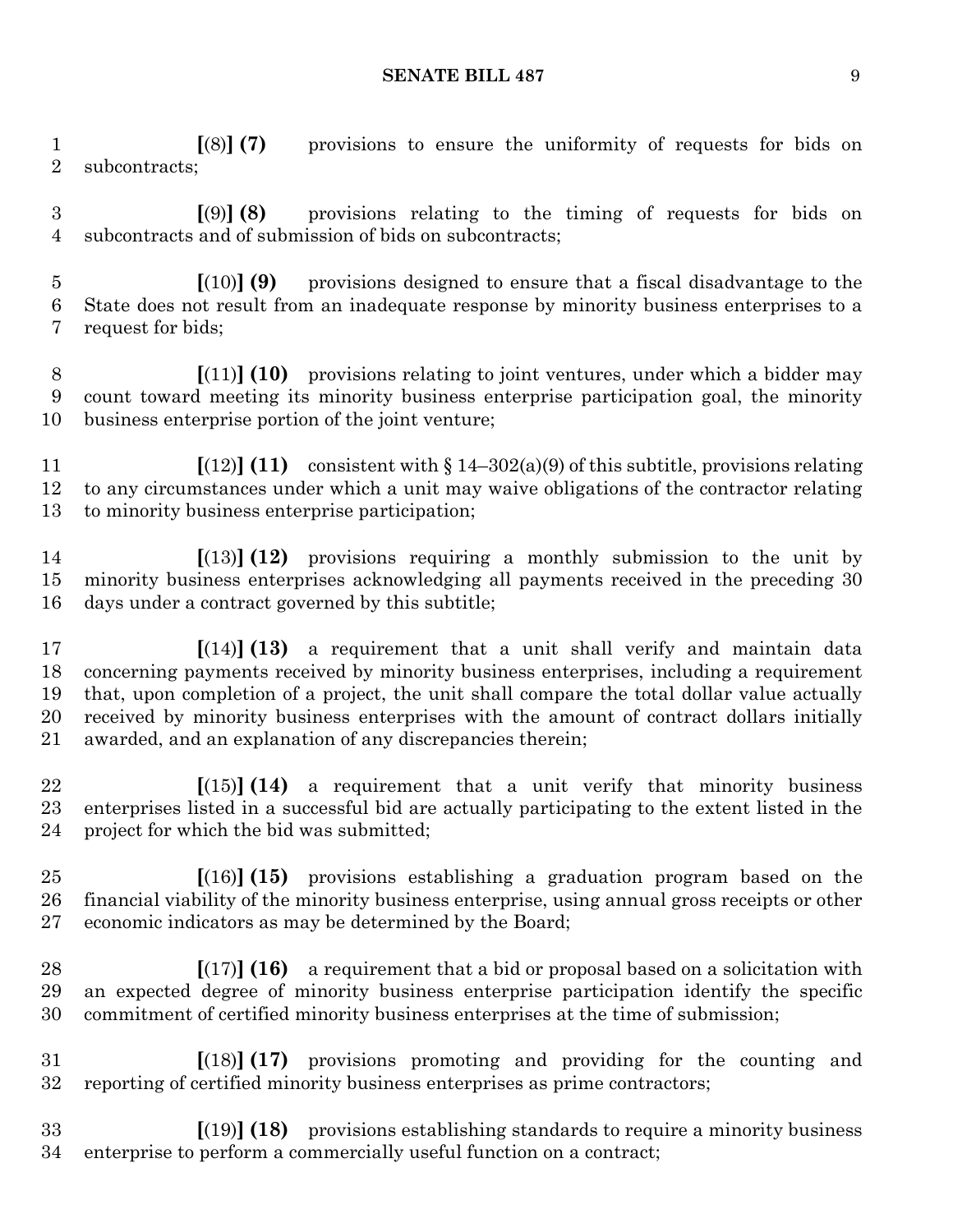**[**(20)**] (19)** a requirement that each unit work with the Governor's Office of Small, Minority, and Women Business Affairs to designate certain procurements as being 3 excluded from the requirements of  $\S 14-302(a)$  of this subtitle;

 **[**(21)**] (20)** provisions promoting and providing for the counting and reporting of minority business enterprises certified as both a woman–owned business and a business owned by a member of an ethnic or racial group in accordance with § 7 14–302(a)(5) of this subtitle; and

 **[**(22)**] (21)** other provisions that the Board considers necessary or appropriate to encourage participation by minority business enterprises and to protect the integrity of the procurement process.

(c) The regulations adopted under this section shall specify that**:**

 **(1)** a unit may not allow a business to participate as if it were a certified minority business enterprise if the business's certification is pending**; AND**

# **(2) A UNIT SHALL ALLOW A BUSINESS TO PARTICIPATE AS A CERTIFIED MINORITY BUSINESS ENTERPRISE IF THE CERTIFICATION HAS BEEN GRANTED UNDER § 9–305(B)(7) OF THE STATE GOVERNMENT ARTICLE**.

14–305.

 (a) (1) Within 90 days after the end of the fiscal year, each unit shall report to the Governor's Office of Small, Minority, and Women Business Affairs, the certification agency, and, subject to § 2–1257 of the State Government Article, the Joint Committee on Fair Practices and Personnel Oversight.

(2) A report under this subsection shall for the preceding fiscal year:

 (i) state the total number and value of procurement contracts between the unit and certified minority business enterprises, by specific category of minority business enterprise **AND BY INDUSTRY TYPE**, including whether the minority business enterprise participated as a prime contractor or as a subcontractor;

 (ii) indicate the percentage that those procurement contracts represent, by specific category of minority business enterprise **AND BY INDUSTRY TYPE**, of the total number and value of procurement contracts;

 (iii) state the total number and the names of certified minority business enterprises that participated as prime contractors or as subcontractors on procurement contracts awarded by a unit;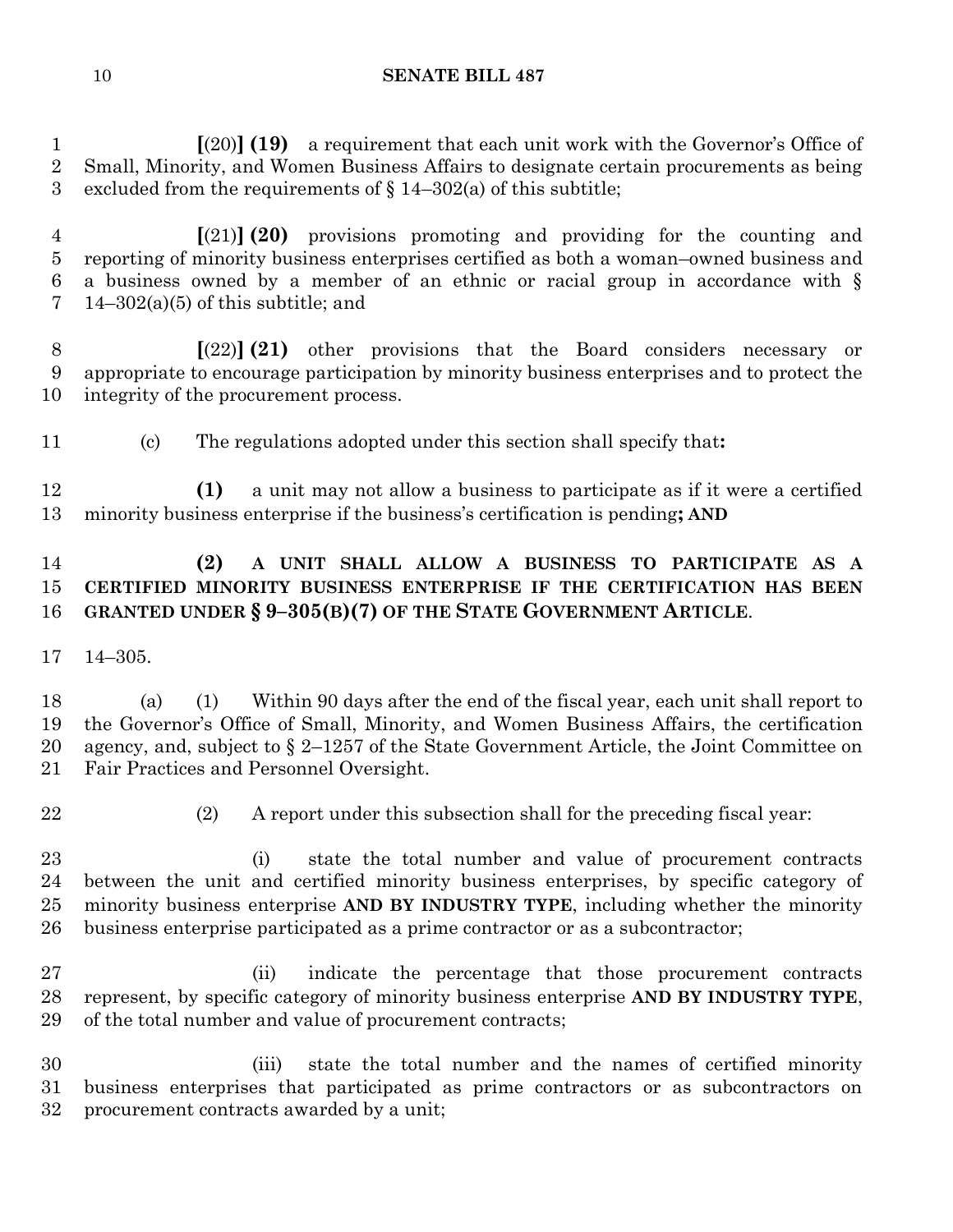| $\mathbf{1}$<br>$\overline{2}$<br>3 | for each minority business included in the report under item (iii)<br>(iv)<br>of this paragraph, list all procurement contracts awarded by a unit to the minority business<br>enterprise, including a description of the contract AND INDUSTRY TYPE; [and]                          |
|-------------------------------------|-------------------------------------------------------------------------------------------------------------------------------------------------------------------------------------------------------------------------------------------------------------------------------------|
| $\overline{4}$<br>$\bf 5$<br>6      | <b>RESULTS</b><br><b>EACH</b><br><b>COMPLIANCE</b><br>(V)<br><b>THE</b><br>OF<br><b>ASSESSMENT</b><br>CONDUCTED BY THE UNIT UNDER $\S$ 14-303(B)(14) OF THIS SUBTITLE, INCLUDING<br>FOR EACH CONTRACT COMPLETED DURING THE FISCAL YEAR:                                             |
| 7<br>8                              | THE NAMES OF EACH PRIME CONTRACTOR AND EACH<br>1.<br>MINORITY BUSINESS THAT PARTICIPATED IN THE CONTRACT;                                                                                                                                                                           |
| 9<br>10                             | 2.<br>THE TYPE OF GOOD OR SERVICE PROVIDED BY THE<br>CONTRACT;                                                                                                                                                                                                                      |
| 11<br>12                            | 3.<br><b>THE</b><br><b>MINORITY</b><br><b>BUSINESS</b><br><b>ENTERPRISE</b><br>PARTICIPATION GOAL FOR THE CONTRACT;                                                                                                                                                                 |
| 13<br>14                            | 4.<br>WHETHER A WAIVER WAS<br><b>GRANTED</b><br><b>FOR</b><br>THE<br>MINORITY BUSINESS ENTERPRISE PARTICIPATION GOAL;                                                                                                                                                               |
| 15<br>16<br>17                      | 5.<br>THE TOTAL DOLLAR VALUE OF PAYMENTS MADE TO<br>EACH PRIME CONTRACTOR AND BY EACH PRIME CONTRACTOR TO EACH<br>SUBCONTRACTOR DURING THE CONTRACT TERM;                                                                                                                           |
| 18<br>19                            | 6.<br>WHETHER EACH SUBCONTRACTOR IS A CERTIFIED<br>MINORITY BUSINESS ENTERPRISE; AND                                                                                                                                                                                                |
| 20<br>21<br>22<br>23<br>24          | IF APPLICABLE, A DESCRIPTION OF FACTORS THAT<br>7.<br>MAY HAVE CONTRIBUTED TO FAILURE TO ACHIEVE THE MINORITY BUSINESS<br>ENTERPRISE PARTICIPATION GOAL FOR THE CONTRACT, INCLUDING DOCUMENTED<br>NONPERFORMANCE OR UNAVAILABILITY OF A MINORITY BUSINESS ENTERPRISE;<br><b>AND</b> |
| 25<br>26<br>27                      | $\left[\text{(v)}\right]$ (VI)<br>contain other such information as required by the<br>Governor's Office of Small, Minority, and Women Business Affairs and the certification<br>agency and approved by the Board.                                                                  |
| 28<br>29<br>30                      | As to procurement contracts for architectural services and engineering<br>(3)<br>services reported under paragraph (2) of this subsection, the report shall identify by<br>separate category of minority business enterprise procurements for:                                      |
| 31                                  | architectural services; and<br>(i)                                                                                                                                                                                                                                                  |
| 32                                  | engineering services.<br>(ii)                                                                                                                                                                                                                                                       |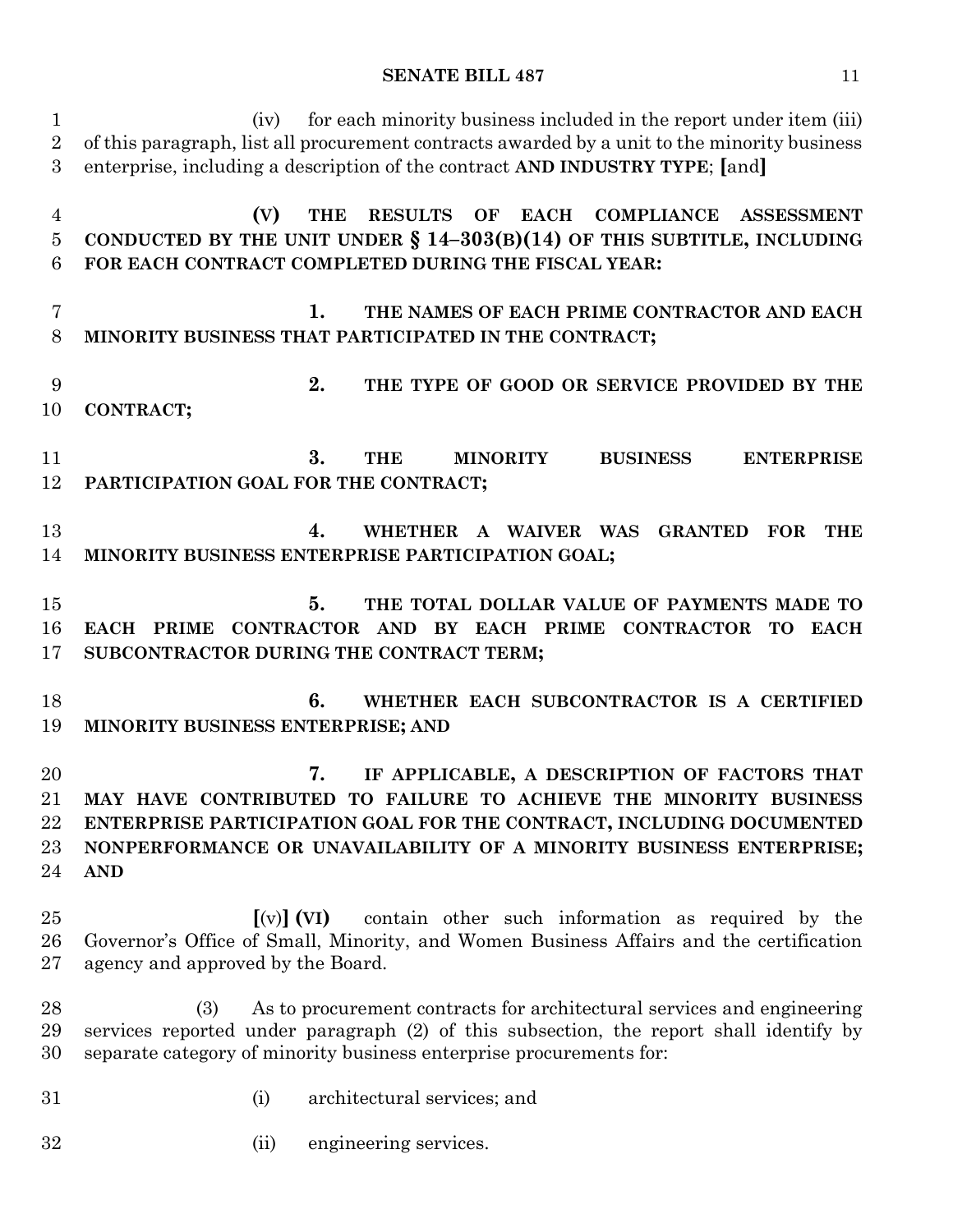(4) A report under this subsection shall be in a form prescribed by the Governor's Office of Small, Minority, and Women Business Affairs and the certification agency and approved by the Board.

 **(5) THE SPECIAL SECRETARY FOR THE OFFICE OF SMALL, MINORITY, AND WOMEN BUSINESS AFFAIRS MAY WAIVE THE REQUIREMENT FOR A UNIT TO REPORT MINORITY BUSINESS PARTICIPATION BY INDUSTRY TYPE UNDER PARAGRAPH (2) OF THIS SUBSECTION IF THE SPENDING THRESHOLD FOR THE INDUSTRY TYPE IS TOO LOW FOR THE UNIT TO PROVIDE SUFFICIENT DATA.**

 (b) (1) On or before December 31 of each year, the Governor's Office of Small, Minority, and Women Business Affairs shall submit to the Board of Public Works and, subject to § 2–1257 of the State Government Article, to the Legislative Policy Committee a report summarizing the information the Office receives under subsection (a) of this section.

 (2) This report may be prepared in conjunction with the annual report required under § 9–306 of the State Government Article.

# **(C) (1) IN THIS SUBSECTION, "MITIGATING FACTORS" INCLUDES DOCUMENTED NONPERFORMANCE OR UNAVAILABILITY OF A MINORITY BUSINESS ENTERPRISE DESIGNATED FOR A CONTRACT.**

 **(2) THE GOVERNOR'S OFFICE OF SMALL, MINORITY, AND WOMEN BUSINESS AFFAIRS SHALL MAINTAIN AND PUBLISH ON ITS WEBSITE A LIST OF PRIME CONTRACTORS WHO, BASED ON THE RESULTS OF THE COMPLIANCE ASSESSMENTS RECEIVED UNDER SUBSECTION (A)(2)(V) OF THIS SECTION, PERSISTENTLY FAIL TO MEET CONTRACT GOALS IN THE ABSENCE OF MITIGATING FACTORS.**

 **(3) THE SPECIAL SECRETARY FOR THE OFFICE OF SMALL, MINORITY, AND WOMEN BUSINESS AFFAIRS MAY ADOPT REGULATIONS NECESSARY TO CARRY OUT THE REQUIREMENTS OF THIS SUBSECTION.**

**14–502.1.**

 **(A) (1) THIS SECTION APPLIES TO A PROCUREMENT BY ANY UNIT OR AGENCY OF THE EXECUTIVE BRANCH OF STATE GOVERNMENT FOR GOODS, SUPPLIES, SERVICES, MAINTENANCE, CONSTRUCTION, CONSTRUCTION–RELATED SERVICES, ARCHITECTURAL SERVICES, OR ENGINEERING SERVICES.**

- **(2) THIS SECTION DOES NOT APPLY TO:**
- 
- **(I) PROCUREMENTS MADE UNDER SUBTITLE 1 OF THIS TITLE;**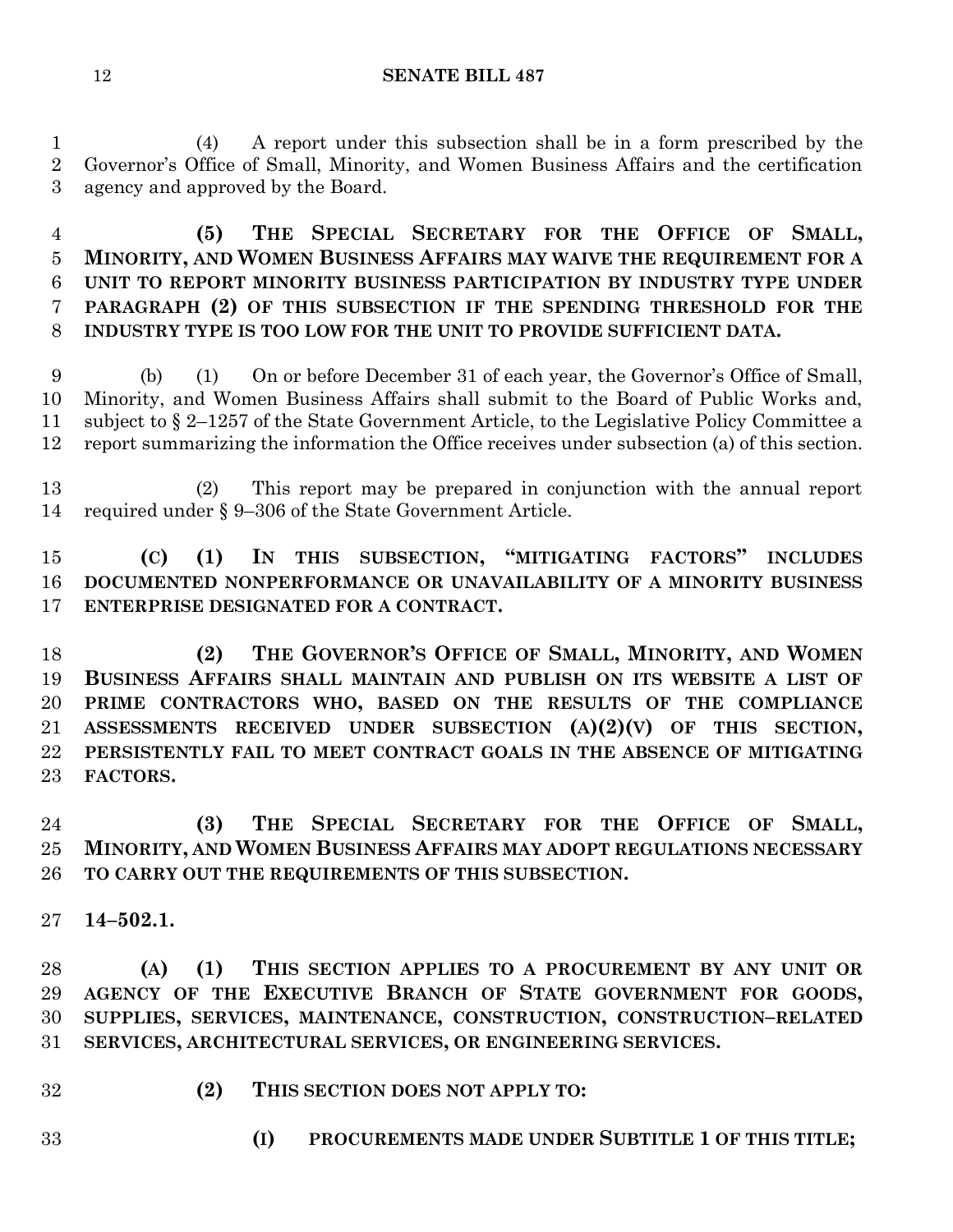**(II) PROCUREMENTS INVOLVING EXPENDITURES OF FEDERAL DOLLARS, TO THE EXTENT THAT INCLUSION IN THE SMALL BUSINESS RESERVE PROGRAM CONFLICTS WITH FEDERAL LAW OR GRANT PROVISIONS;**

 **(III) PROCUREMENTS WITH A TOTAL DOLLAR VALUE UNDER \$50,000;**

 **(IV) THE PROCUREMENT OF HUMAN, SOCIAL, CULTURAL, OR EDUCATIONAL SERVICES; OR**

 **(V) TERM AND MASTER CONTRACTS EXEMPTED UNDER SUBSECTION (C) OF THIS SECTION.**

 **(B) (1) A PROCUREMENT WITH A TOTAL DOLLAR VALUE BETWEEN \$50,000 AND \$500,000 SHALL BE DESIGNATED FOR THE SMALL BUSINESS RESERVE.**

 **(2) EACH UNIT OR AGENCY SHALL IMPLEMENT THIS SUBSECTION IN A MANNER CONSISTENT WITH ALL APPLICABLE STATUTES, INCLUDING THE REQUIREMENTS OF SUBTITLE 3 OF THIS TITLE.**

 **(C) (1) A PROCUREMENT MAY BE EXEMPT FROM DESIGNATION UNDER SUBSECTION (B) OF THIS SECTION IF THE GOVERNOR'S OFFICE OF SMALL, MINORITY, AND WOMEN BUSINESS AFFAIRS CERTIFIES, CONCURRENTLY WITH REVIEW OF ANY WAIVER DETERMINATIONS FOR CERTIFIED MINORITY BUSINESS ENTERPRISE PARTICIPATION CONTRACT GOALS, THAT IT IS NOT PRACTICABLE TO DO SO.**

 **(2) THE OFFICE OF STATE PROCUREMENT IN THE DEPARTMENT OF GENERAL SERVICES SHALL ASSIST THE GOVERNOR'S OFFICE OF SMALL, MINORITY, AND WOMEN BUSINESS AFFAIRS IN ESTABLISHING PROCEDURES AND GUIDELINES FOR THE EXEMPTION OF PROCUREMENTS UNDER PARAGRAPH (1) OF THIS SUBSECTION.**

Part IV. **[**Construction Contracts –**]** Prompt Payment of Subcontractors.

15–226.

 (a) In this section, "undisputed amount" means an amount owed by a contractor to a subcontractor for which there is no good faith dispute, including any retainage withheld.

 (b) It is the policy of the State that, for work under a State procurement contract **[**for construction**]**: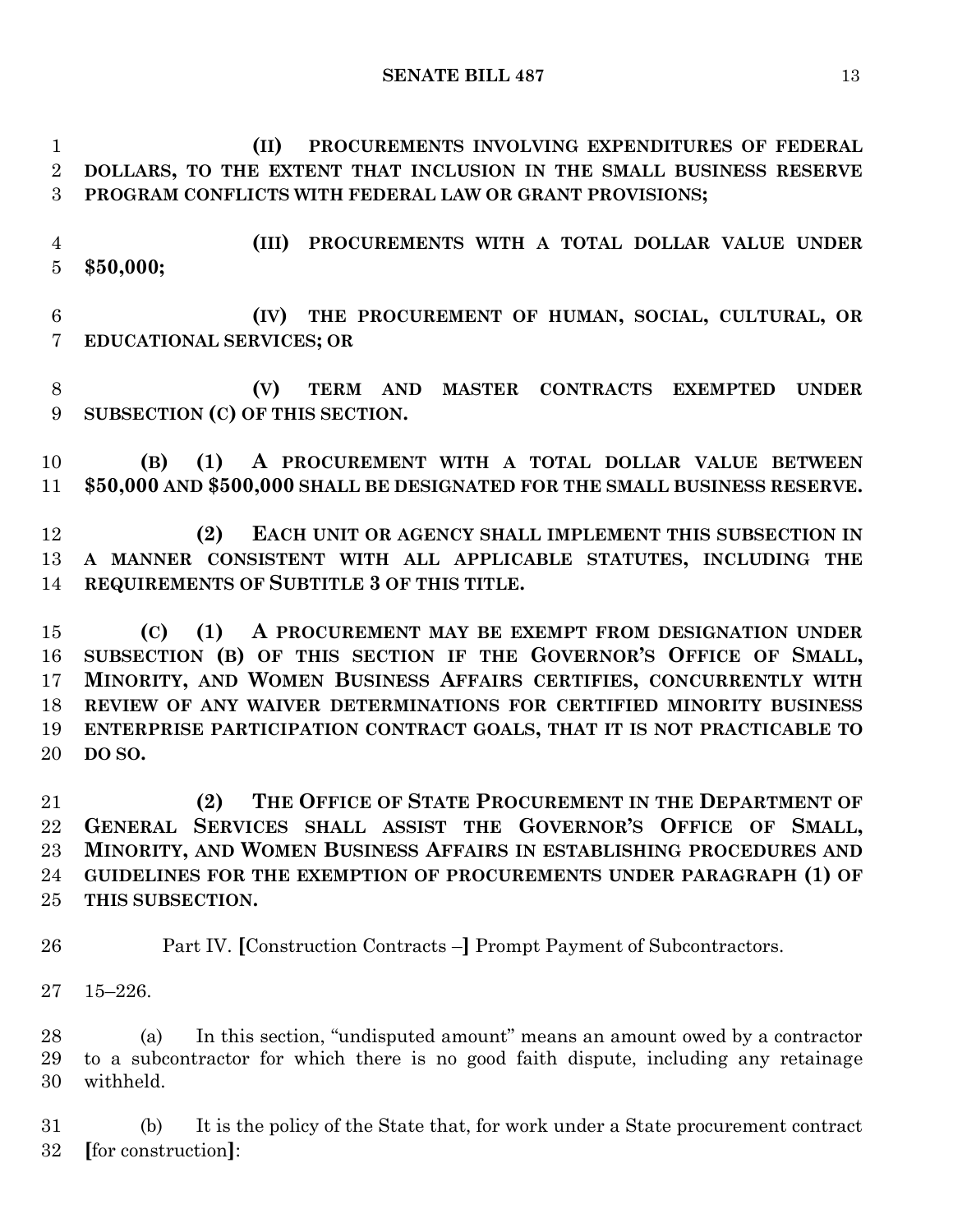(1) a contractor shall promptly pay to a subcontractor any undisputed amount to which the subcontractor is entitled; and (2) a subcontractor shall promptly pay to a lower tier subcontractor any undisputed amount to which the lower tier subcontractor is entitled. (c) (1) A contractor shall pay a subcontractor an undisputed amount to which the subcontractor is entitled within 10 days of receiving a progress or final payment from the State. (2) If a contractor withholds payment from a subcontractor, within the time period in which payment normally would be made, the contractor shall: 10 (i) notify the subcontractor in writing and state the reason why payment is being withheld; and 12 (ii) provide a copy of the notice to the procurement officer. (d) (1) If a subcontractor does not receive a payment within the required time period, the subcontractor may give written notice of the nonpayment to the procurement officer. (2) The notice shall: (i) indicate the name of the contractor, the project under which the dispute exists, and the amount in dispute; 19 (ii) provide an itemized description on which the amount is based; and (iii) if known, provide an explanation for any dispute concerning payment by the contractor. (e) (1) Within 2 business days of receipt of written notice from a subcontractor, a representative of the unit designated by the procurement officer shall verbally contact the contractor to ascertain whether the amount withheld is an undisputed amount. (2) If the representative of the unit decides that a part or all of the amount withheld is an undisputed amount, the representative of the unit shall instruct the contractor to pay the subcontractor the undisputed amount within 3 business days.

 (3) The representative of the unit shall verbally communicate to the subcontractor the results of discussions with the contractor.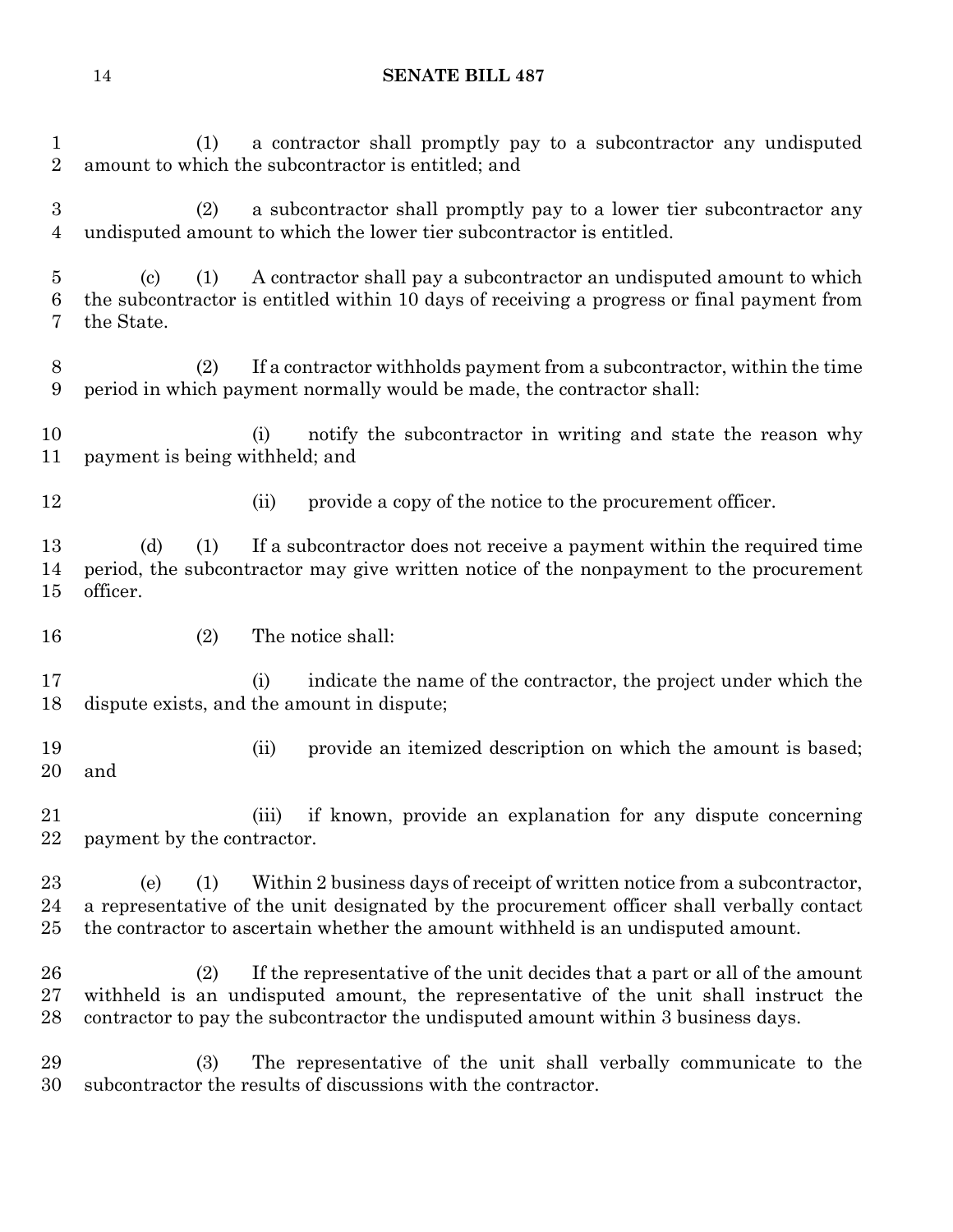(4) If the contractor is instructed to pay the subcontractor and the subcontractor is not paid within the time instructed under paragraph (2) of this subsection, the subcontractor may report the nonpayment in writing to the procurement officer. (f) (1) If the subcontractor notifies the procurement officer under subsection (e)(4) of this section that payment has not been made, the representative of the unit shall schedule a meeting to discuss the dispute with the unit's project manager, the contractor, and the subcontractor: (i) at a time and location designated by the representative of the unit; but (ii) not later than 10 days after receiving notice from the subcontractor under subsection (e)(4) of this section. (2) The purpose of the meeting is to establish why the contractor has not paid the subcontractor in the required time period. (3) The representative of the unit shall require the parties to provide at the meeting any information that the representative believes necessary to evaluate the dispute.

 (4) If the representative of the unit determines that the contractor is delinquent in payment of an undisputed amount to the subcontractor, further progress payments to the contractor may be withheld until the subcontractor is paid.

 (5) If payment is not paid to the subcontractor within 7 days after the representative of the unit determines that the contractor is delinquent in paying the subcontractor under this subsection, the representative shall schedule a second meeting to address the dispute:

- (i) at a time and location designated by the representative of the unit; but
- 
- 25 (ii) not later than 5 days after the close of the 7-day period.

 (6) If, at the completion of the second meeting, the representative of the unit determines that the contractor continues to be delinquent in payments owed to the subcontractor, the representative:

 (i) shall order that further payments to the contractor not be processed until payment to the subcontractor is verified;

 (ii) may order that work under the contract be suspended based on the failure of the contractor to meet obligations under the contract; and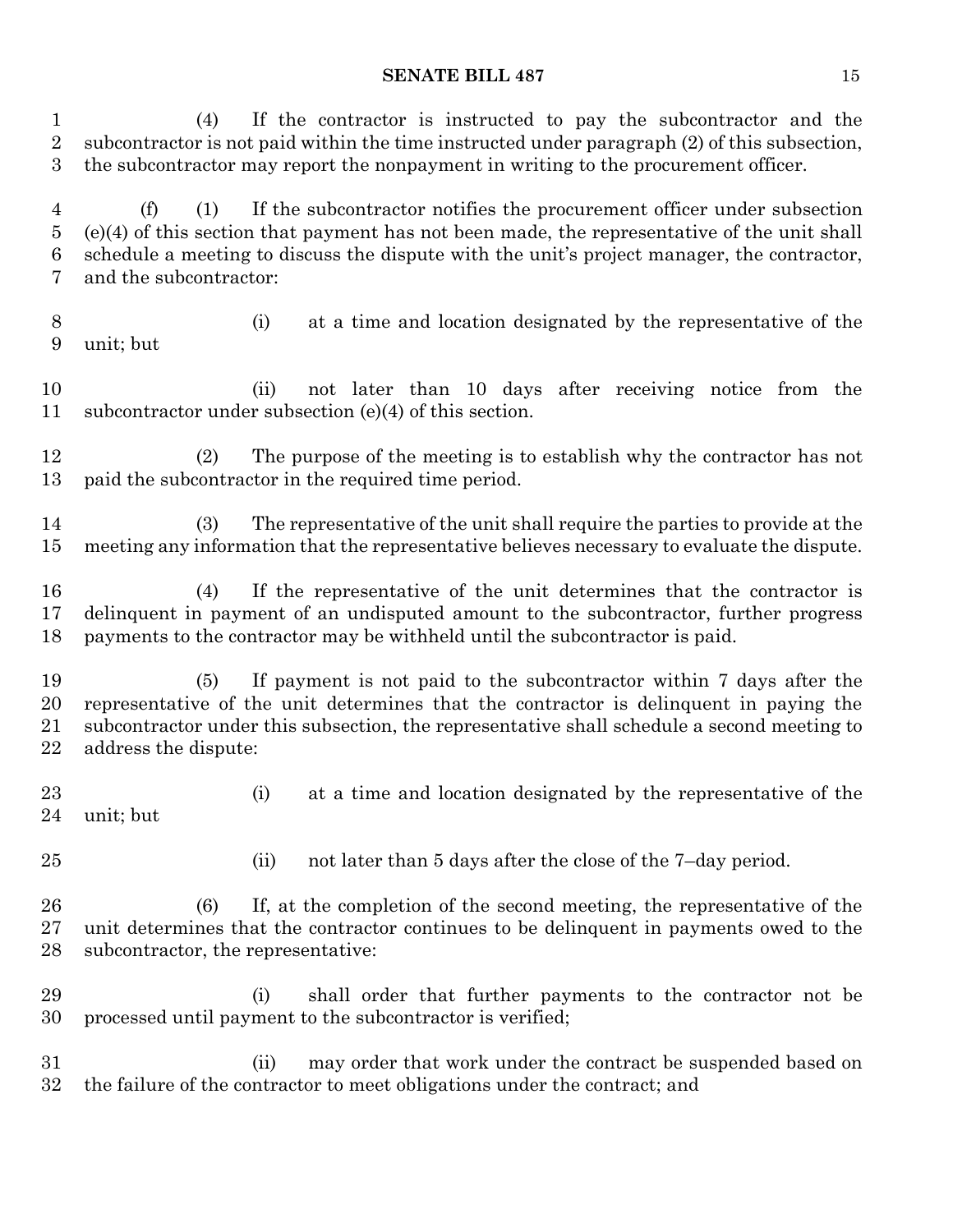(iii) subject to paragraph (7) of this subsection, may require that the contractor pay a penalty to the subcontractor, in an amount not exceeding \$100 per day, from the date that payment was required under subsection (e)(2) of this section. (7) A penalty may not be imposed under paragraph (6)(iii) of this subsection for any period that the representative of the unit determines the subcontractor was not diligent in reporting nonpayment to the procurement officer. (g) (1) A contractor or a subcontractor may appeal a decision under subsection (f)(6) of this section to the procurement officer. (2) The contractor shall comply with the procurement officer's decision. (h) An act, failure to act, or decision of a procurement officer or a representative of a unit concerning a payment dispute between a contractor and subcontractor or between subcontractors under this section may not: (1) affect the rights of the contracting parties under any other provision of law; (2) be used as evidence on the merits of a dispute between the unit and the contractor or the contractor and subcontractor in any other proceeding; or (3) result in liability against or prejudice the rights of the unit. (i) A decision of a procurement officer or a representative of the unit designated by the procurement officer under this section is not subject to judicial review or the provisions of Part III of this subtitle. (j) (1) A unit shall include in each State procurement contract **[**for construction**]** a provision: (i) governing prompt payment to subcontractors; and (ii) requiring inclusion of a similar provision in each subcontract at any tier. (2) The contract provision shall establish procedures and remedies for the resolution of payment disputes similar to the process and remedies prescribed in subsections (c) through (g) of this section. **Article – State Government 9–303.3.**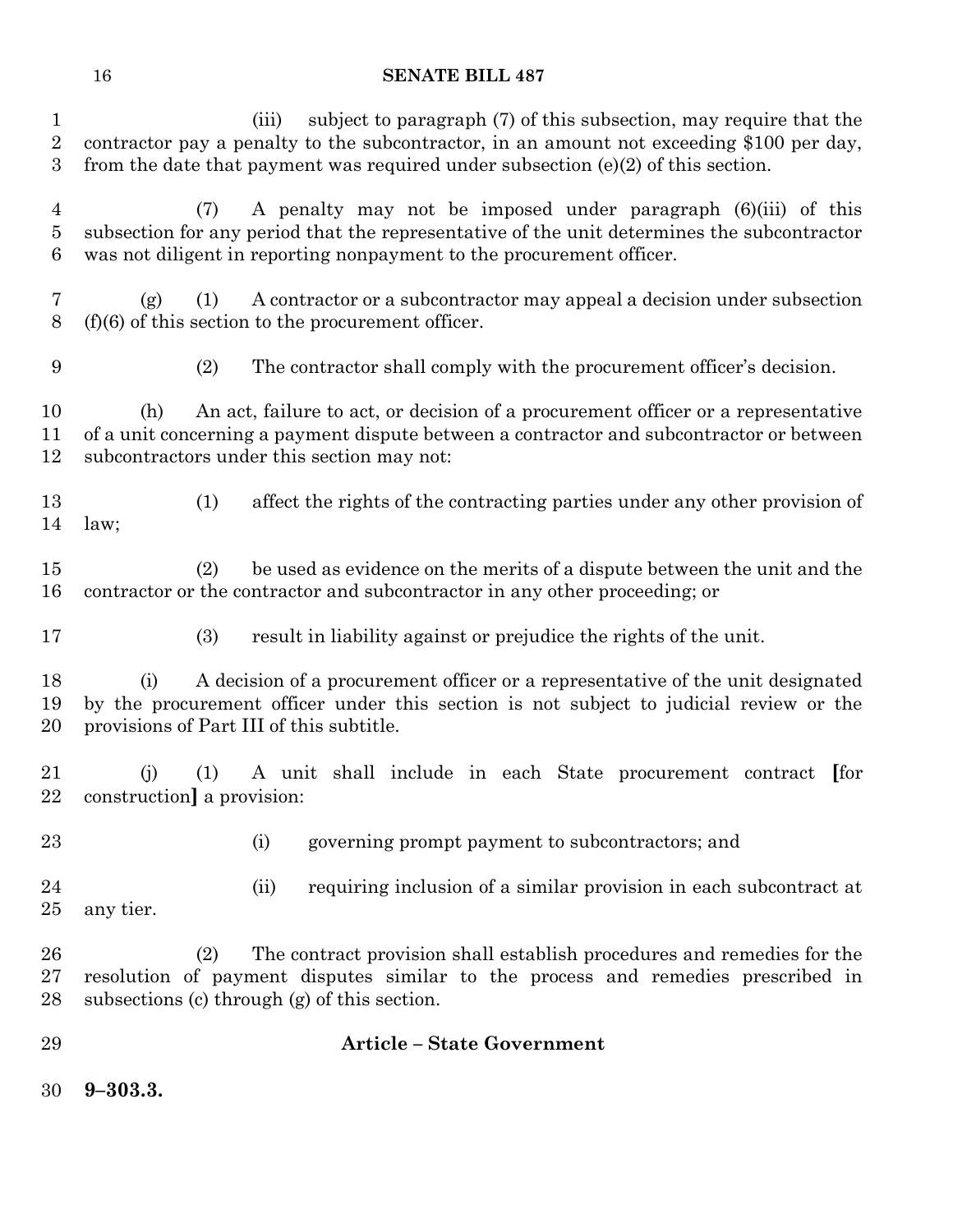**(A) IN THIS SECTION, "OMBUDSMAN" MEANS THE MINORITY BUSINESS ENTERPRISE OMBUDSMAN IN THE OFFICE.**

 **(B) THERE IS A MINORITY BUSINESS ENTERPRISE OMBUDSMAN APPOINTED BY THE SPECIAL SECRETARY.**

 **(C) IN ACCORDANCE WITH THE STATE BUDGET, THE SPECIAL SECRETARY SHALL ALLOCATE THE STAFF AND OFFICE RESOURCES TO THE OMBUDSMAN NECESSARY FOR THE OMBUDSMAN TO FULFILL THE DUTIES OF THE OMBUDSMAN.**

**(D) THE OMBUDSMAN SHALL:**

 **(1) MAKE REASONABLE ATTEMPTS TO RESOLVE DISPUTES BETWEEN MINORITY BUSINESS ENTERPRISES AND PRIME CONTRACTORS, INCLUDING DISPUTES OVER CONTRACT SCOPE AND PAYMENTS; AND**

 **(2) SERVE AS A RESOURCE TO UNITS OF STATE GOVERNMENT, PRIME CONTRACTORS, AND MINORITY BUSINESS ENTERPRISES IN RESOLVING DISPUTES RELATED TO CONTRACTS THAT INCLUDE A MINORITY BUSINESS ENTERPRISE PARTICIPATION GOAL.**

 **(E) IN RESOLVING A DISPUTE UNDER SUBSECTION (D) OF THIS SECTION, THE OMBUDSMAN MAY:**

 **(1) COMPEL PRIME CONTRACTORS AND MINORITY BUSINESS ENTERPRISES TO PROVIDE DOCUMENTATION RELATED TO CONTRACT PERFORMANCE AND PAYMENTS; AND**

 **(2) ORDER ANY RELEVANT PAYMENTS TO BE MADE IN CONJUNCTION WITH A DISPUTE RESOLUTION.**

 **(F) (1) EXCEPT AS PROVIDED IN PARAGRAPH (2) OF THIS SUBSECTION, WHEN RESOLVING A DISPUTE UNDER SUBSECTION (D) OF THIS SECTION, THE OMBUDSMAN MAY NOT DISCLOSE INFORMATION RECEIVED FROM A UNIT OF STATE GOVERNMENT, PRIME CONTRACTOR, OR MINORITY BUSINESS ENTERPRISE WITHOUT THE WRITTEN CONSENT OF THE PARTY FROM WHOM THE INFORMATION WAS OBTAINED.**

 **(2) THE OMBUDSMAN MAY DISCLOSE INFORMATION RECEIVED UNDER THIS SECTION TO THE ASSISTANT ATTORNEY GENERAL ASSIGNED TO THE OFFICE.**

9–305.